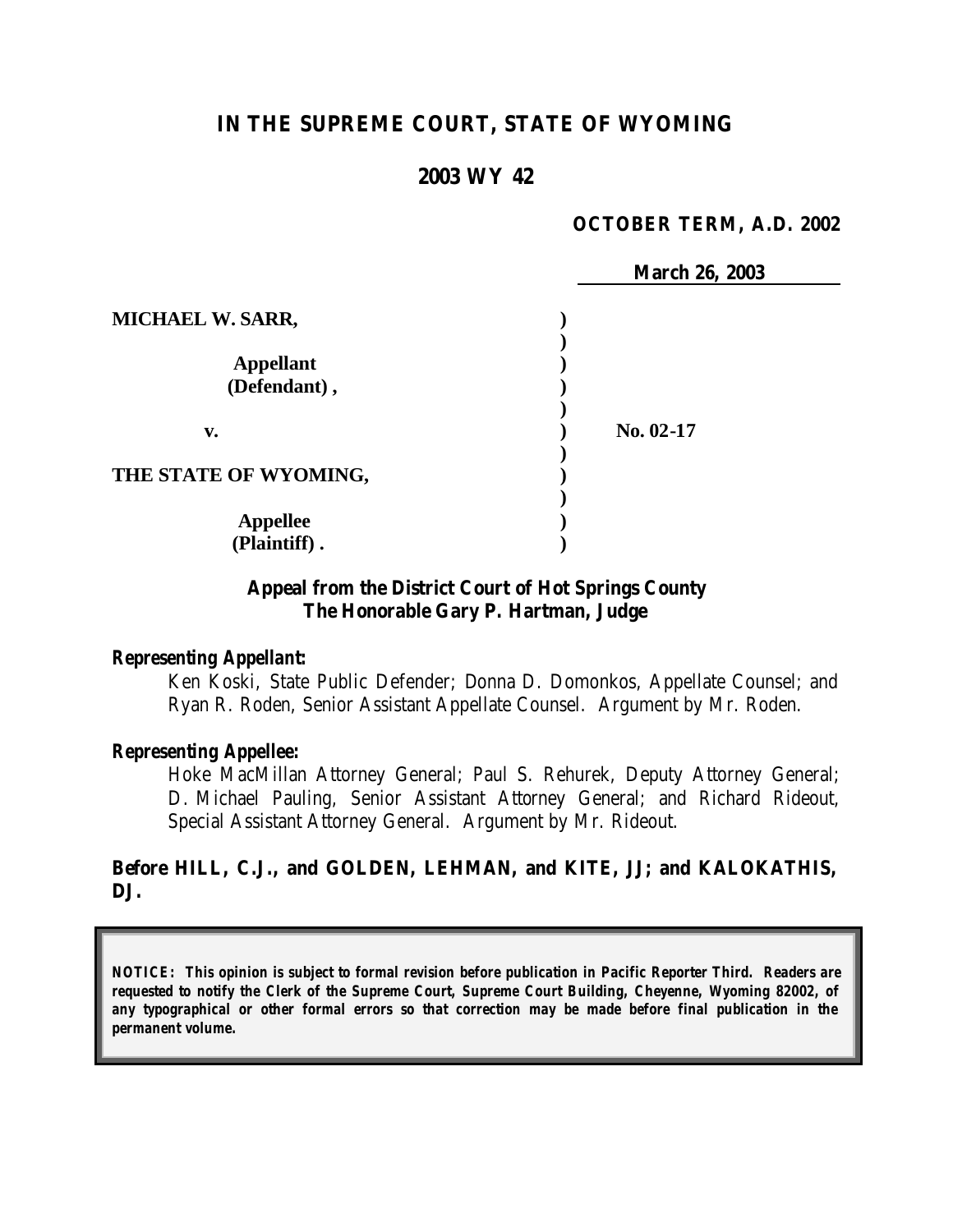## **KALOKATHIS**, District Judge**.**

[¶1] Appellant, Michael Sarr (Sarr), appeals from a judgment in which he was found guilty of five counts of aggravated assault and ordered to pay restitution.

## **ISSUES**

[¶2] Sarr raises these issues:

- I. Whether the trial court abused its discretion by admitting into evidence at trial hearsay statements under W.R.E. 804(b)(6) made by a nontestifiying victim, and whether Appellant's rights under the confrontation clause of the Wyoming Constitution and the confrontation dause of the United States Constitution were violated.
- II. Whether there was insufficient evidence to convict Appellant due to the fact that the State did not prove every essential element of the crimes for which Appellant was charged.
- III. Whether the district court abused its discretion when it ordered Appellant to pay restitution.
- IV. Was Appellant denied his right to a speedy trial pursuant to W.R.Cr.P. 48?

The State presents the issues thus:

- I. Whether the district court committed reversible error by admitting into evidence statements made by the victim who dies prior to trial.
- II. Whether the State introduced sufficient evidence to convict Appellant.
- III. Whether the district court abused its discretion in ordering Appellant to pay restitution.
- IV. Whether Appellant was denied his right to a speedy trial.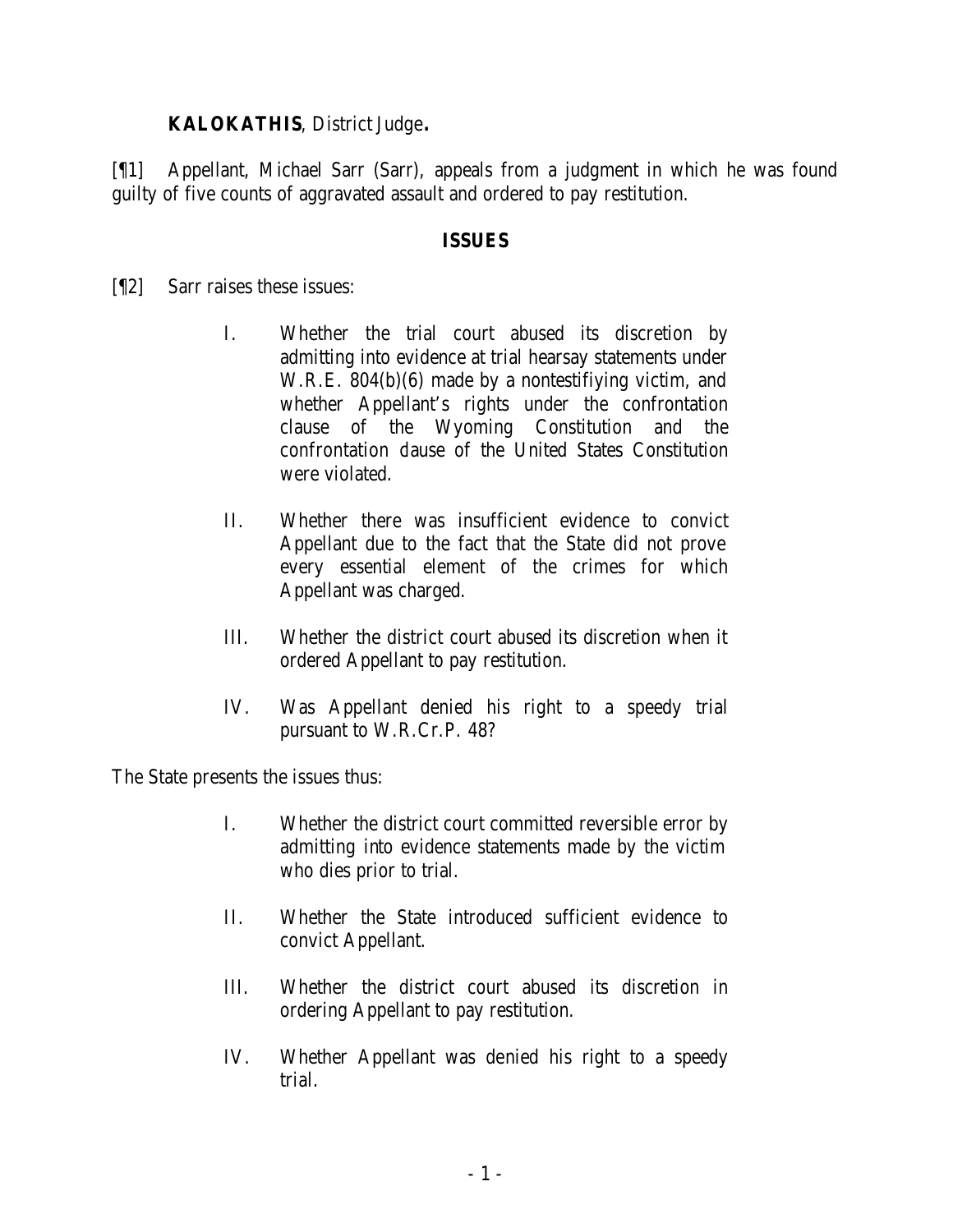## **FACTS**

[¶3] On May 24, 2000, Sarr was arrested for misdemeanor domestic violence against Ann Wing. In conjunction with the misdemeanor charge, Undersheriff Pebbles (Pebbles) asked Ms. Wing to provide a statement, but she refused. Sarr pleaded guilty to the misdemeanor charge and was sentenced to jail with a release date of February 2001. Before the release date, Pebbles asked Ms. Barb Rice, who was a friend of Ms. Wing's, to persuade Ms. Wing, to come in for an interview.

[¶4] Ms. Wing agreed to talk. She came to the sheriff's office on February 8, 2001 for a taped interview with Pebbles. Present for the interview was Pebbles, the sheriff, Ms. Wing, Ms. Rice, and the victim coordinator.

[¶5] During the interview, Ms. Wing gave a horrific account of ongoing abuse. Her account indicated that Sarr's abuse ran the gamut from him forcing her to stand in the corner, to beating her with a "coup stick" so harshly that she had to have back surgery.<sup>1</sup> The next day Pebbles went to the residence and conducted a consensual search for evidence that would corroborate Ms. Wing's story. He recovered a coup stick, pictures, and a shotgun. He took photographs of the interior of the residence where many of the alleged acts occurred. He also noticed holes in the wall consistent with Ms. Wing's account of Sarr throwing objects at her. In addition to the evidence recovered on February 9, 2001, the sheriff's department had already recovered a 41-caliber pistol, a pistol belt, and a shotgun from the residence in May of 2000. Ms. Wing returned to the sheriff's office for a follow-up interview on February 15, 2001. During that interview, Pebbles asked Ms. Wing to clarify details of her previous statements.

[¶6] The interviews, along with the corroborating evidence recovered by law enforcement, led to the State charging Sarr with seven (7) counts of aggravated assault and battery as follows: Count I alleged that on May 6, 2000 Sarr threw Ms. Wing to the ground splitting her jaw and intentionally striking her with a vehicle knocking her to the ground in violation of Wyo. Stat. Ann.  $\S 6-2-502(a)(i)(ii)$  (LexisNexis 2001), Count II alleged that on May 6, 2000 Sarr grabbed Ms. Wing by the hair and repeatedly bashed her head against a dining room table in violation of Wyo. Stat. Ann. § 6-2-502(a)(i) (LexisNexis 2001), Count III alleged that on May 6, 2000 Sarr beat Ms. Wing with a "coup stick" across her back causing multiple lacerations and bruising in violation of Wyo. Stat. Ann. § 6-2-502(a)(i)(ii) (LexisNexis 2001), Count IV alleged that between January 1, 2000 and May 25, 2000 Sarr beat Ms. Wing with a pistol belt full of 41-caliber shells causing multiple lacerations and bruising in violation of Wyo. Stat. Ann. § 6-2-502(a)(i)(ii) (LexisNexis 2001), Count V alleged that between November 25, 1999 and May 25, 2000 Sarr placed the muzzle of a locked and loaded 41-caliber pistol against Ms. Wing's temple

<sup>&</sup>lt;sup>1</sup> The record shows that the term, "coup stick" refers to a long wooden staff curved at one end and wrapped in snakeskin. It is a symbol of honor in traditional Native American culture.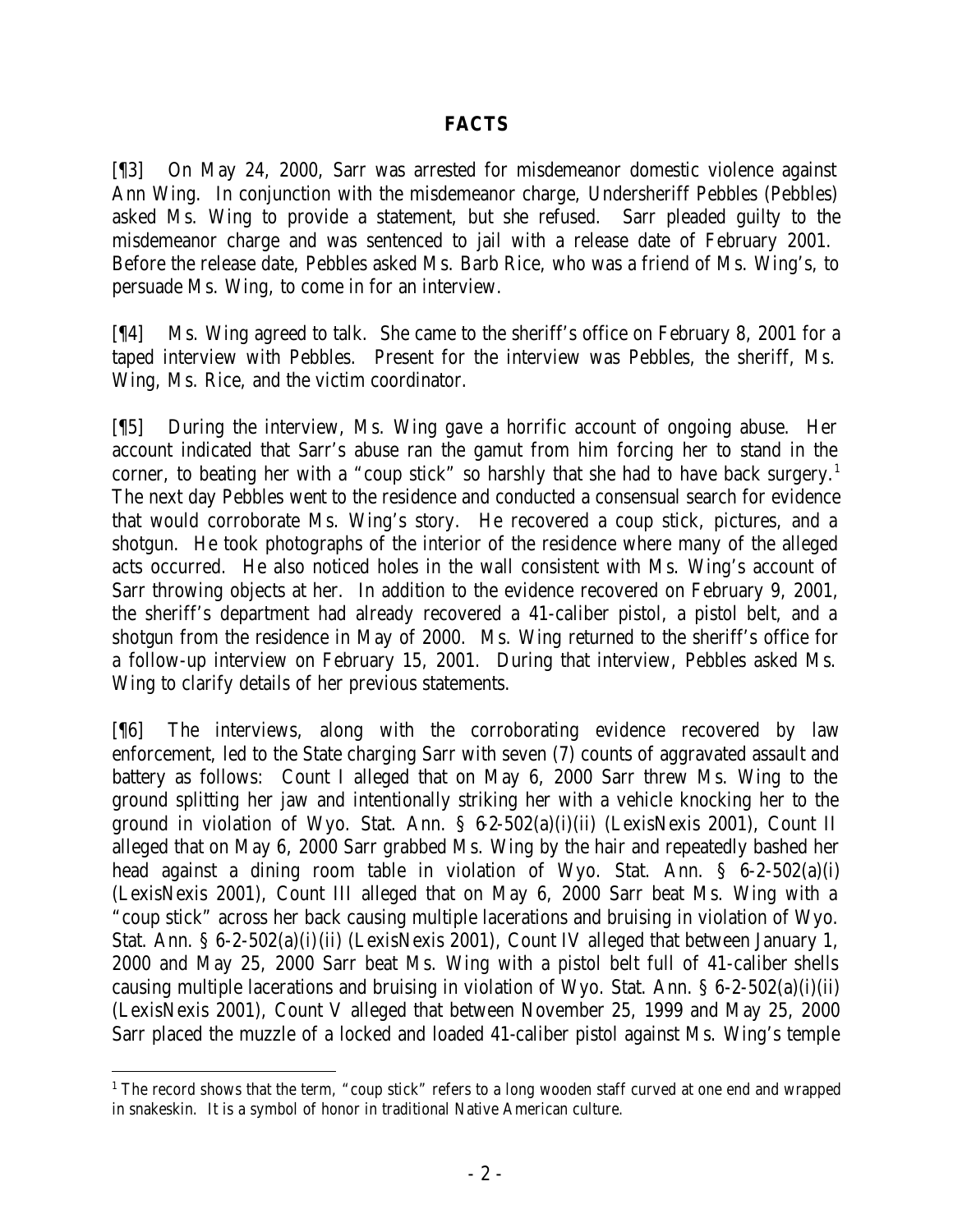while threatening to kill her in violation of Wyo. Stat. Ann. § 6-2-502(a)(iii) (NexisNexis 2001), Count VI alleged that between November 25, 1999 and May 25, 2000 Sarr pointed the muzzle of a shotgun toward Ms. Wing with his finger on the trigger and threatened to kill her in violation of Wyo. Stat. Ann. § 6-2-502(a)(i)(iii) (LexisNexis), and Count VII alleged that between April 1, 2000 and May 25, 2000 Sarr, while wearing heavy winter boots, kicked Ms. Wing in her left eye causing a laceration in violation of Wyo. Stat. Ann. § 6-2-502(a)(i) (LexisNexis 2001). Count II was eventually dropped for reasons not evident in the record.

[¶7] Shortly after the interviews, Ms. Wing drowned in her bathtub. Left without its principal witness, the State proceeded with the case intending to introduce the taped testimony of the interviews. Sarr objected on the grounds that the taped testimony was inadmissible hearsay and that using it violated his Sixth Amendment confrontation clause right.

[¶8] On October 1, 2001 the district court held a hearing to determine admissibility. It issued a comprehensive decision letter allowing the taped testimony under the condition that it be "sanitized" by excluding irrelevant information such as statements concerning abuse in other jurisdictions.

[¶9] At trial, evidence was presented concerning the circumstances surrounding Ms. Wing's interview. Some of this evidence came in the form of testimony from Pebbles, who testified that Sarr was arrested and pleaded guilty to domestic violence against Ms. Wing in May of 2000. At that time, Pebbles attempted to persuade Ms. Wing to come forward with information concerning Sarr's abuse but found her reluctant to do so. Later, he contacted Ms. Rice and asked her whether or not Ms. Wing would come in and visit with him. Sarr was scheduled to be released in the middle of February unless there was some reason to hold him, and it was at this time that Ms. Rice contacted Ms. Wing and asked her to come in and talk to Pebbles. Ms. Wing came in for an interview immediately prior to Sarr's release date. During this interview, Pebbles was present along with the sheriff, Ms. Rice, and the victim coordinator. During a second interview, only Ms. Rice and Pebbles were present. In addition to Pebbles' testimony, the sanitized tape was played in open court to the jury.

[¶10] The only eyewitness to testify was Daniel Bryan, a former employee of Sarr's. His testimony supported Count I, the incident alleging that Sarr ran his vehicle into Ms. Wing.

[¶11] After the State presented its case, Sarr rested without introducing any evidence. The jury returned guilty verdicts on five of the six counts. They found Sarr not guilty of Count VII: kicking Ms. Wing in the head while wearing heavy winter boots. The district court sentenced Sarr to 6-10 years on each count to be served consecutively.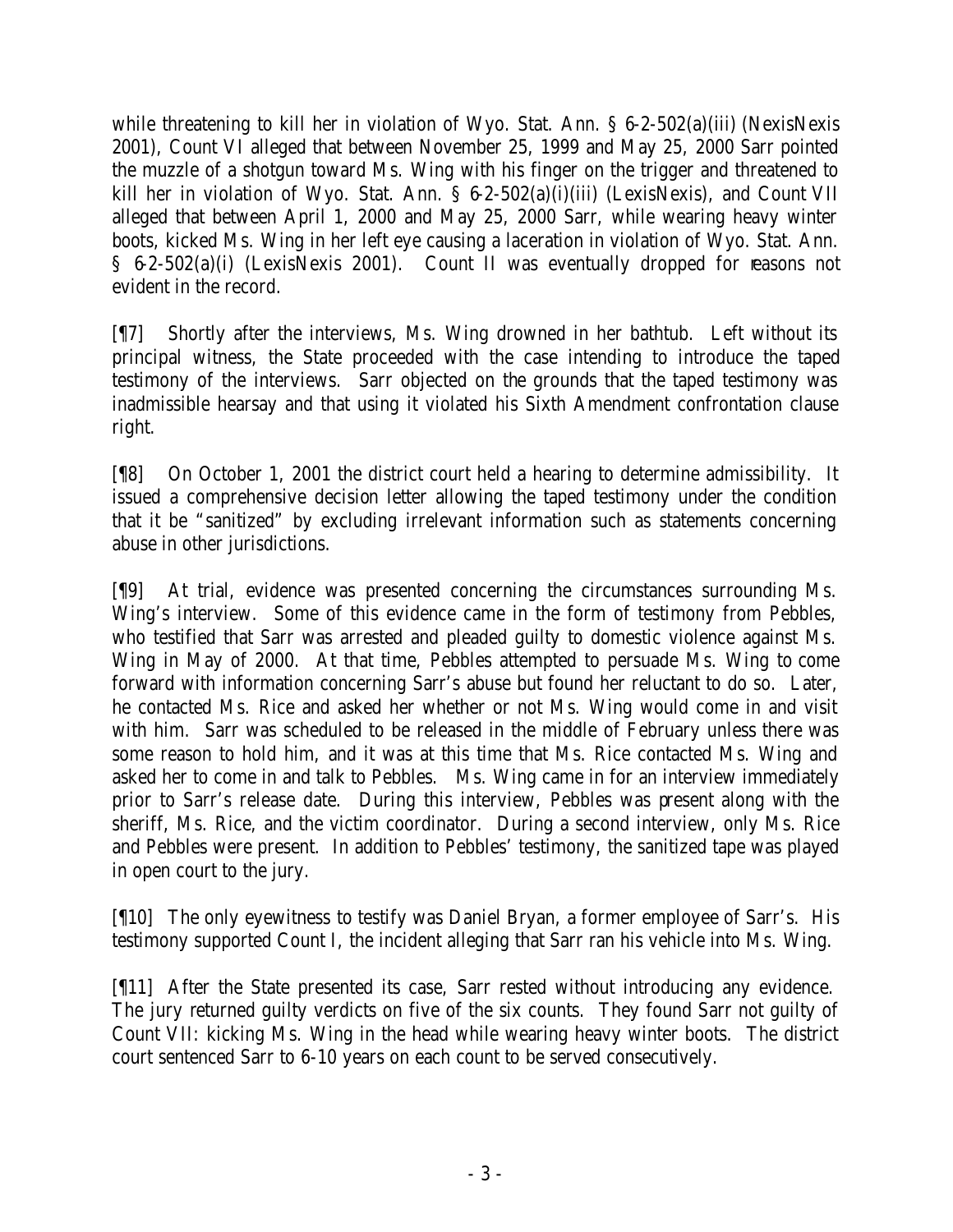#### **STANDARD OF REVIEW**

[¶12] Evidentiary rulings are within the sound discretion of the trial court and will not be disturbed absent a showing of a clear abuse of discretion. *Robinson v. State,* 11 P.3d 361, 367 (Wyo. 2000). Moreover, a district court's judgment may be affirmed on any proper grounds supported by the record. *Bird v. Rozier,* 948 P.2d 888, 892 (Wyo. 1997). Because the matter at hand involves a mixed question of fact and constitutional law, we independently review the record as suggested by *Lilly v. Virginia,* 527 U.S. 116, 119 S.Ct. 1887, 144 L.Ed. 117 (1999).

### **DISCUSSION**

#### W.R.E 804(b)(6) and the Confrontation Clause

[¶13] This is one of those rare cases in which the State's entire case, except for Count I, is based upon hearsay statements of an unavailable witness. As such, we are particularly mindful of the unusual difficulty facing us. The principles of law that we apply are embodied in W.R.E. 804(b)(6), U.S. Const. amend. VI (confrontation clause), and art. 1, § 10 of the Wyoming Constitution. For purposes of this appeal, the interpretation of the confrontation clause controls the meaning of art. 1, § 10 of the Wyoming Constitution.

[¶14] Rule 804(b)(6) requires that the State provide adequate advance notice of its intent to introduce the hearsay statements at trial and proffer guarantees of its trustworthiness. Specifically, as noted in *State v. Johnson*, 930 P.2d 358 (Wyo. 1996):

> *Hopkinson* set out all the requirements for the Rule 804(b)(6) exception to the inadmissibility of hearsay:

First, the declarant must be unavailable. Second, the adverse party must either have been given pretrial notice or a sufficient opportunity to prepare for and contest the admission of the hearsay. Third, the truth of the matter asserted must be evidence of a material fact. Fourth, the hearsay statement must be more probative than any other evidence which could be procured through reasonable efforts. Fifth, and finally, the statement must be supported by circumstantial guarantees of trustworthiness; this may be established either through other corroborating evidence or by considering the motivation and/or behavior pattern of the declarant.

930 P.2d at 366 (quoting *Hopkinson v. State,* 632 P.2d 79, 131-32 (Wyo. 1981)).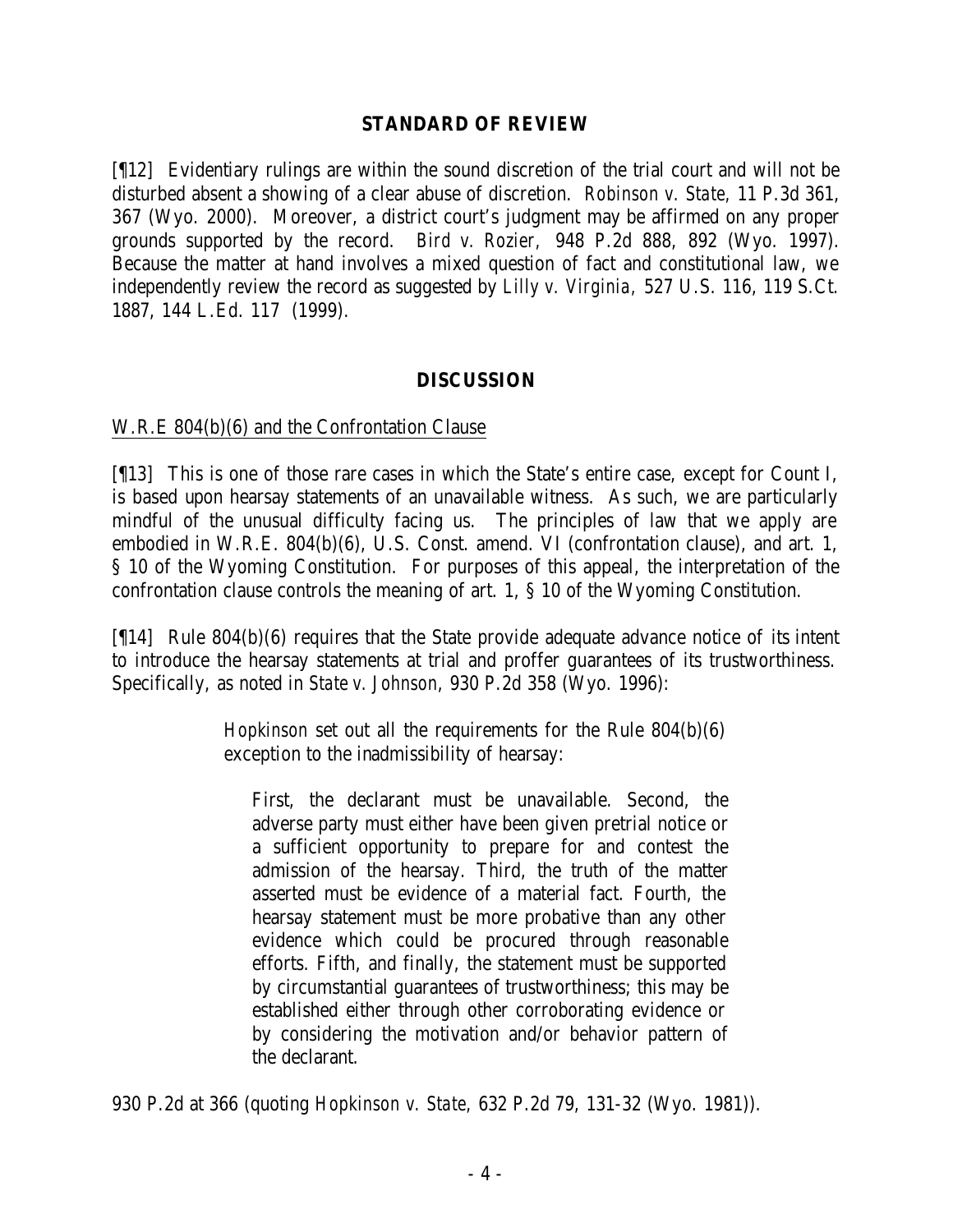[¶15] While the analysis under Rule 804(b)(6) encourages resort to corroborating evidence to determine trustworthiness, the requirements of the confrontation clause forbid it.<sup>2</sup> Idaho *v. Wright,* 497 U.S. 805, 110 S.Ct. 3139, 111 L.Ed. 638 (1990). Therefore, we must consider separately the admissibility under Rule 804(b)(6) before proceeding to a confrontation clause analysis.

[¶16] Our review for Rule 804(b)(6) purposes focuses on the comprehensive analysis provided by the district court. With but one exception we find no abuse of discretion. That exception involves the statement of Ms. Wing concerning the nature of the injury to her back resulting from the coup stick incident. She stated that prior to surgery, an MRI was taken of her back, and it showed that her vertebrae had been chipped and splintered by the coup stick. In regard to these statements, the State carries the burden of demonstrating that the hearsay statement must be more probative than any other evidence that could be procured by reasonable efforts. W.R.E. 804(b)(6). Medical records or expert testimony would be more probative than Ms. Wing's recollection as to her back injuries. The record does not disclose what efforts, if any, were made to procure that type of evidence. Therefore Rule 804(b)(6) was not available to admit those statements.

[¶17] In considering the applicability of the Confrontation Clause, we are mindful of the following:

> "First, in conformance with the Framers' preference for faceto-face accusation, the Sixth Amendment establishes a rule of necessity. In the usual case …, [omission in original] the prosecution must either produce, or demonstrate the unavailability of, the declarant whose statement it wishes to use against the defendant." … Second, once a witness is shown to be unavailable, "his statement is admissible only if it bears adequate 'indicia of reliability.' Reliability can be inferred without more in a case where the evidence falls within a firmly rooted hearsay exception. In other cases, the evidence must be excluded, at least absent a showing of particularized guarantees of trustworthiness."

*Wright,* 497 U.S. at 814-15 (quoting *Ohio v. Roberts,* 448 U.S. 56, 66, 100 S.Ct. 2531, 2539, 65 L.Ed. 597 (1980)).

<sup>&</sup>lt;sup>2</sup> The district court understandably might have been influenced to use corroborating evidence in its determination of reliability as *Johnson* suggests. However, such use of corroborating evidence in Confrontation Clause analyses is justified only for the purpose of determining harmless error. *Idaho v. Wright,* 497 U.S. 805, 823, 110 S.Ct. 3139, 3146, 111 L.Ed. 638 (1990).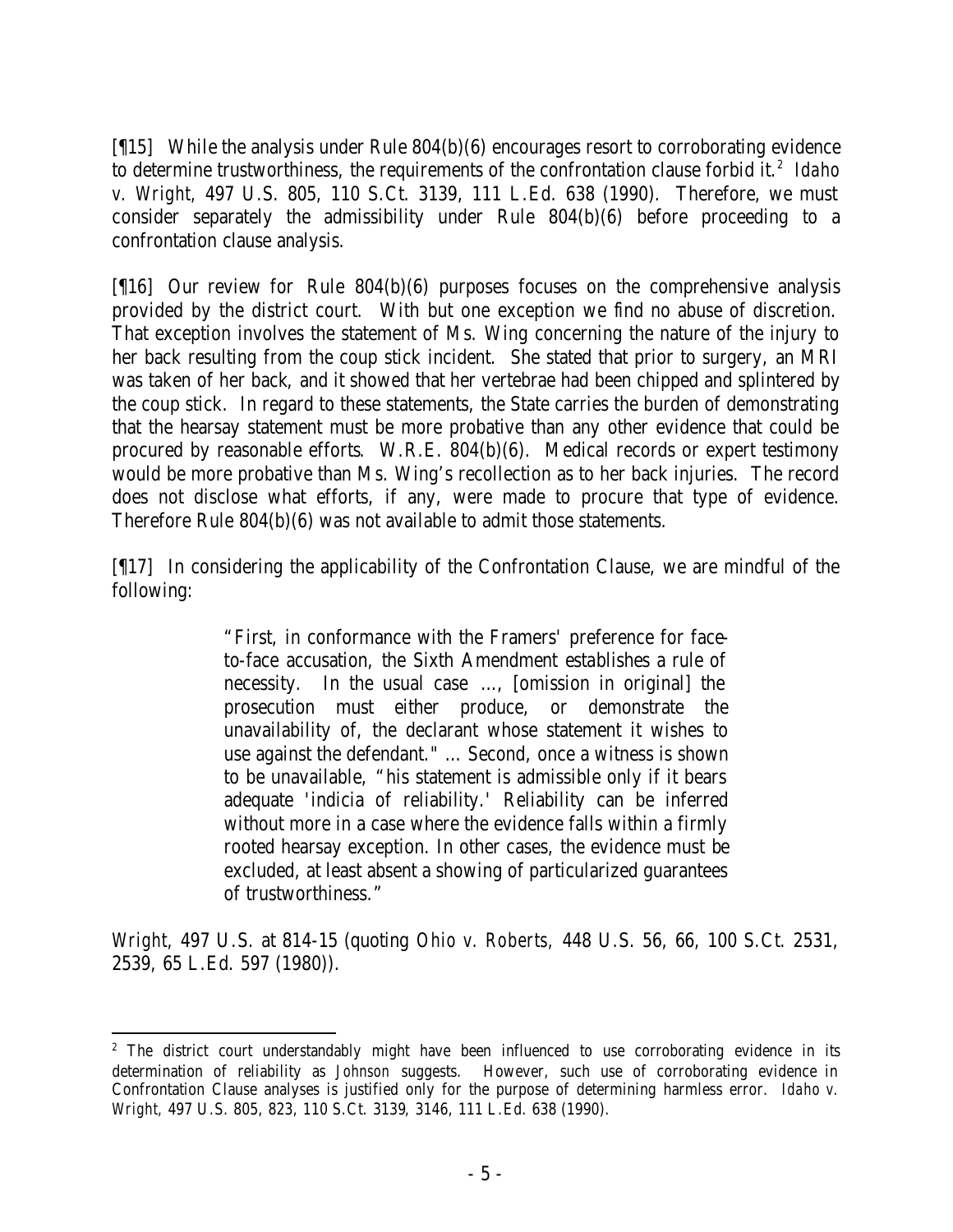[¶18] Statements admitted under the residual exception, W.R.E. 804(b)(6), do not fall within a firmly rooted exception to the hearsay rule. *Wright,* 497 U.S. at 817. Such hearsay, even though presumptively unreliable, "may nonetheless meet Confrontation Clause reliability standards if it is supported by a 'showing of particularized guarantees of trustworthiness.'" *Id.* (quoting *Roberts,* 448 U.S. at 66).

[¶19] The district court composed a detailed letter addressing the admissibility of the tapes pursuant to W.R.E. 804(b)(6). In that analysis, the indicia of trustworthiness included: corroborating facts, the circumstances under which the statements were made, and the declarant's incentive in providing the statements. This approach conforms to the requirements of Rule 804(b)(6) but is incompatible with *Wright* because it relies upon corroborating evidence. So we must decide whether to remand or whether a de novo review will suffice. Because the district court holds no better position to judge the trustworthiness of the tapes than we, a de novo review is appropriate.

[¶20] What follows focuses upon particular elements apparent in the record with a view to determining whether or not such elements satisfy the demands of the Confrontation Clause. Our approach considers the totality of the circumstances with the understanding that such circumstances provide guidance as to whether or not the statements are trustworthy, but they are not a substitute for cross-examination. We must determine whether, "the statement offered is free enough from the risk of inaccuracy and untrustworthiness, so that the test of cross-examination would be a work of supererogation." *Wright,* 497 U.S. at 819.

[¶21] A review of how other jurisdictions have approached this task helps to define the boundary between statements deemed trustworthy and those that are not.

[¶22] In cases addressing grand jury testimony, courts have focused upon the declarant's motive to lie. Instances involving a defendant implicating others to exonerate himself have been declared untrustworthy. *United States v. Bernardo*, 939 F.2d 326 (6<sup>th</sup> Cir. 1991). However, when the declarant is not charged with any crime but is merely a suspect, some courts have come to the opposite conclusion. *See United States v. Papajohn,* 212 F.3d 1112 (8<sup>th</sup> Cir. 2000).

[¶23] A recorded statement considered "plausible" by the trial court, but not supported by a scintilla of evidence independent of the statement, lacked indicia of trustworthiness. *State v. Frazier,* 2001 SD 19 ¶ 29, 622 N.W.2d 246, ¶ 29 (S.D. 2001). That court did not conduct a de novo review of the tape recording. Rather, it focused upon the fact that the state had failed to meet its burden. *Id.* at ¶¶ 28-29.

[¶24] In a case involving a murder charge arising from a domestic abuse situation, *State v. Grube,* 531 N.W.2d 484 (Minn. 1995), found trustworthy the ex parte statements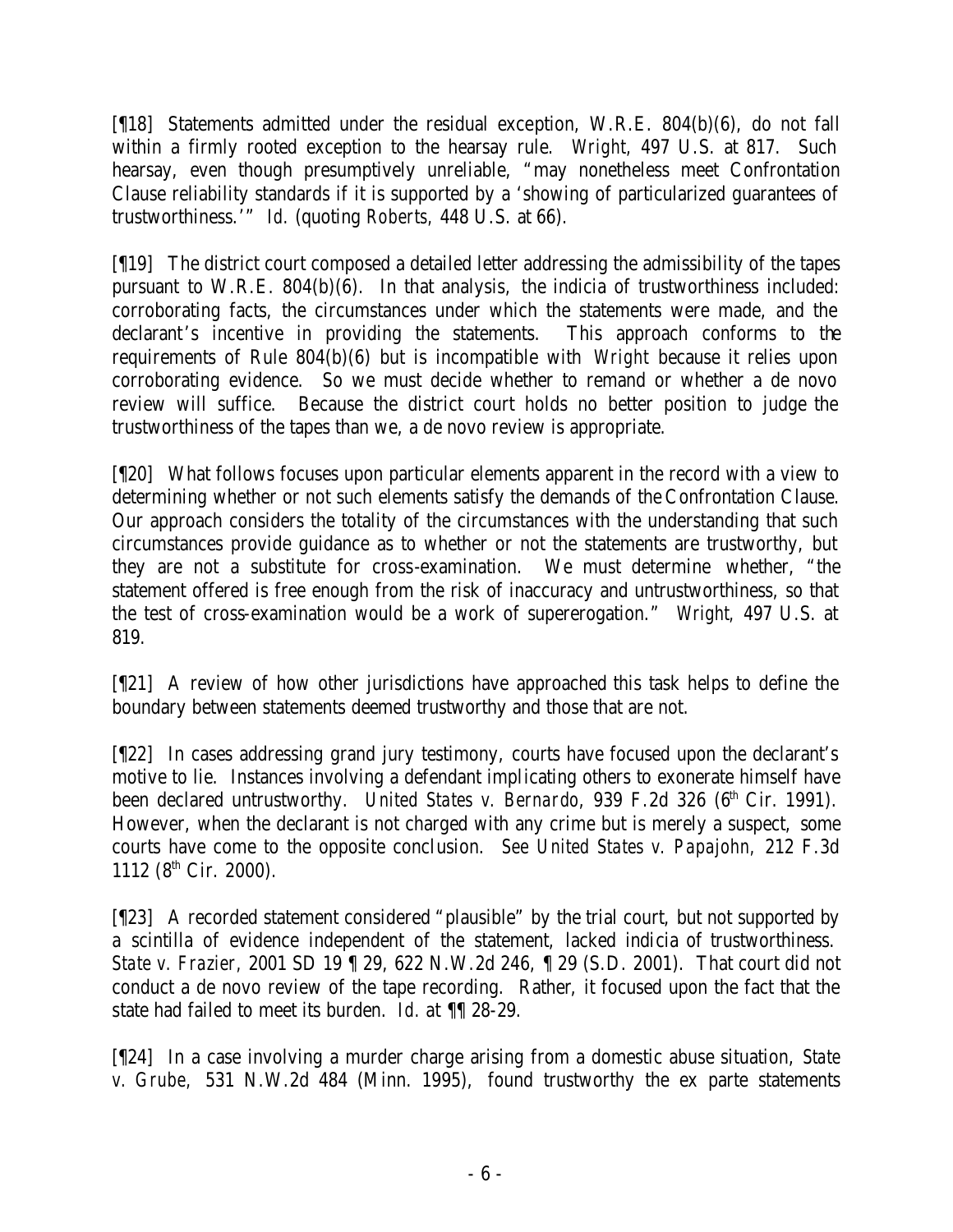contained in an affidavit supporting a protection order. *See also Walker v. North Carolina,* 226 F.Supp. 2d 759 (M.D.N.C. 2002).

[¶25] Michigan identified a variety of factors in aid of a determination of trustworthiness: (1) the spontaneity of the statements, (2) the consistency of the statements, (3) lack of motive to fabricate or lack of bias, (4) the reason the declarant cannot testify, (5) the voluntariness of the statements, (6) personal knowledge of the declarant about the matter on which he or she spoke, (7) to whom the statements were made, and (8) the time frame within which the statements were made. *People v. Lee,* 622 N.W.2d 71, 80 (Mich. App. 2000). After applying these factors, the court deemed trustworthy a statement by an 81 year-old victim of a robbery, who died before trial.

[¶26] We have considered the question of trustworthiness for Confrontation Clause purposes on prior occasions. *See, Hopkinson v. State,* 632 P.2d 79 (Wyo. 1981); *State v. Johnson*, 930 P.2d 358 (Wyo. 1996); and *Robinson v. State,* 11 P.3d 361 (Wyo. 2000).

[¶27] In *Hopkinson* the prosecution introduced statements made by the victim prior to his death. We stated that in order to comply with the requirements of the Confrontation Clause the prosecution must provide sufficient background information concerning the circumstances under which the hearsay statements were made to provide the jury with an adequate basis to evaluate its veracity. In that case, the prosecutor established the history and circumstances surrounding the giving of the statement and provided evidence of the defendant's character. *Hopkinson,* 632 P.2d at 134.

[¶28] The issue of trustworthiness arose again in *Johnson*. In that case the prosecution introduced co-defendant statements made during sentencing. We found that the statements were reliable because (1) the declarant and the defendant were friends, (2) the declarant had no apparent reason to lie in his statements, (3) the statements were voluntary, and (4) the statements were consistent over time. *Johnson*, 930 P.2d at 368.

[¶29] Recently, in *Robinson*, we found that hearsay statements were properly admitted under the "against penal interest" exception to the hearsay rule. Without deciding whether the exception was firmly rooted, the statement was deemed trustworthy because (1) the statements implicated the victim in misconduct other than the crime for which the defendant was convicted, (2) the statements did not invoke the confession of an accomplice, and (3) they were not made to shift blame or for some other improper motive such as courting favor with authorities. *Robinson*, 11 P.3d at 371.

[¶30] Sarr argues that the Wyoming cases described above require that trustworthiness be determined by reference to the circumstances under which the statement was made and not from the statement itself. In the present case, evidence of surrounding circumstances is slight. However, the totality of the circumstances approach provides a greater degree of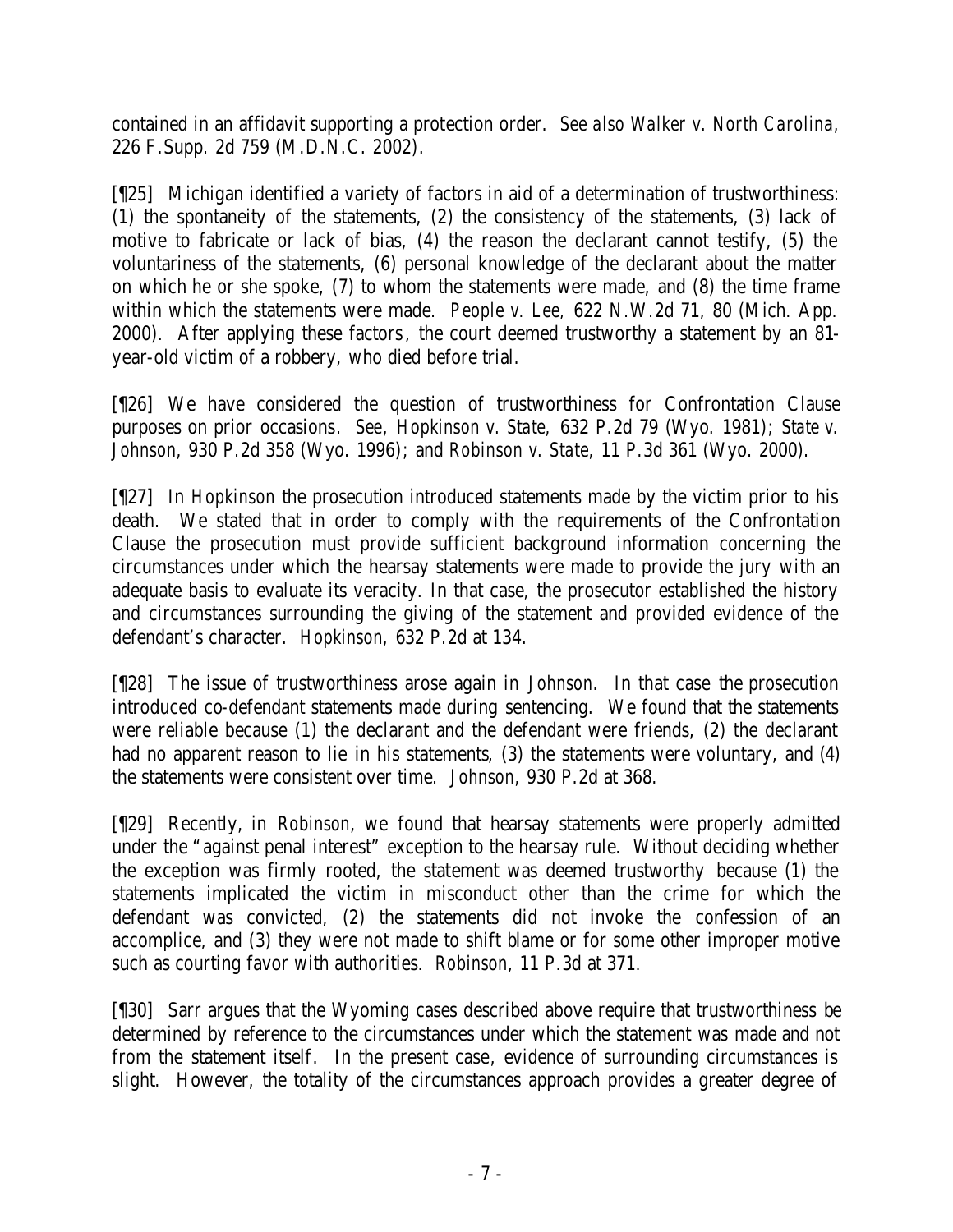flexibility, which allows direct reference to the statement itself for indicia of trustworthiness.

[¶31] Turning to the evidence in this case, we note those circumstances that detract from a finding of trustworthiness. The lack of an opportunity to cross-examine is one. The fact that the statement was not under oath is another. The fact that the interview occurred 9-15 months after the events took place weighs against trustworthiness. The need to have Ms. Rice persuade Ms. Wing to come forth is another negative factor. The imminence of Sarr's release evidences a motive to fabricate in order to keep Sarr behind bars. Finally, the fact that Ms. Rice was a friend of Ms. Wing's and was familiar with domestic violence suggests coaching.

[¶32] On the other hand, the record is replete with details that support a finding of trustworthiness. As the district court mentioned, Ms. Wing appeared to want the best for Sarr. She was motivated by a desire to see that Sarr received the help he needed for his violent behavior. Her timing in giving the account showed that she feared Sarr because of his violent behavior and wanted him to remain incarcerated, which makes her statements all the more likely to be true. Why else would she fear him? Ms. Wing was not asked leading questions. She formulated her own account in response to questions seeking clarification.

[¶33] Despite the fact that Ms. Rice persuaded Ms. Wing to give a statement, Ms. Wing came down to the sheriff's department on her own volition. Her hesitancy in relating events suggests that she thought about the consequences of her statement, which included the obligation to testify at trial. No one expected her to die before trial. She must have known at the time she gave the statements that she might be called upon to testify in front of a jury and come face-to-face with Sarr. Under such circumstances, she would have no motive to lie.

[¶34] Furthermore, the tone and tempo of her statements and their spontaneity demonstrate their reliability. She explained the horrors she suffered in a detailed, internally consistent manner. When she did not know the answer, she took pains to clarify the extent to which she partially knew the answer. If a question seeking clarification headed in the wrong direction, she would correct it. When informed of Daniel Bryan's statement that Sarr tried to run over her with the truck, she did not agree with Mr. Bryan's perception of the event and, in fact, minimized the incident. When gaps appeared in her memory, she forthrightly admitted to them. She only testified to what she could remember and qualified her answers when she thought she might remember wrongly.

[¶35] The tape discloses a woman who came into the sheriff's department reluctantly to make incriminating statements against the man she loved all the while taking every opportunity to insure that her statements were truthful and accurate. Her quest for honesty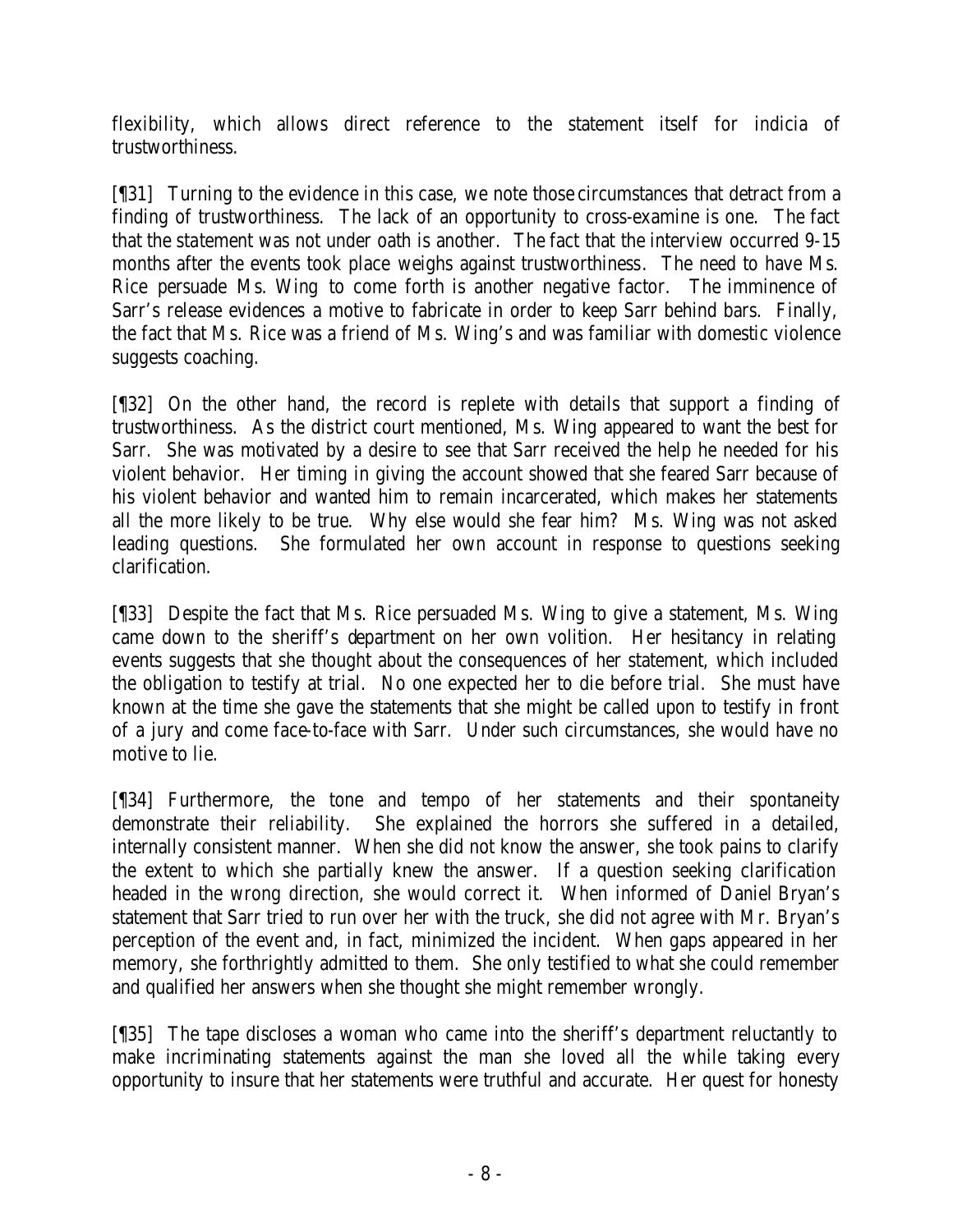pervades the tape through both her manner in giving her account and in her tone of voice. For these reasons we deem the tape trustworthy.

# The Claimed Insufficiency of the Evidence

[¶36] Before a conviction can stand, the evidence must satisfy all of the elements of the crime charged beyond a reasonable doubt. Sarr argues insufficiency of the evidence as to all counts. We agree as to Counts III and IV but as to the remaining counts we find sufficient evidence.

[¶37] In Counts III and IV the State was obligated to prove beyond a reasonable doubt that Sarr's conduct caused "serious bodily injury." The following definition applies: " 'Serious bodily injury' means bodily injury which creates a substantial risk of death or which causes miscarriage, severe disfigurement or protracted loss or impairment of the function of any bodily member or organ<sup>[.]</sup>" Wyo. Stat. Ann. § 6-1-104(a)(x) (LexisNexis 2001).

[¶38] Because we have determined that Ms. Wing's statement regarding her spinal injury and MRI results was not admissible under W.R.E. 804(b)(6), proof of serious bodily injury is wanting as to Count III. As to Count IV we have carefully reviewed the record and find no evidence of serious bodily injury as defined by statute.

[¶39] We do not condone the conduct alleged in Counts III and IV. Nor do we believe that the beatings did not cause injury. But the demands of the statute defining serious bodily injury are clear and explicit.

[¶40] As to Counts I, V, and VI, ample evidence was presented to support findings of guilt. But as to these counts, Sarr presents additional argument. He asserts that because the instruction allowed a conviction for conduct determined to be "intentional, knowingly or recklessly," the verdict must be set aside. Sarr claims that an instruction in the alternative is improper. Because the evidence is sufficient to support any one of the alternatives, we find no error. *See, May v. State,* 2003 WY 14, 62 P.3d 574 (Wyo. 2003)*.*

# The Restitution Order

[¶41] The restitution order is based in part upon damages resulting from the allegations of Counts III and IV. These counts have been set aside. The order of restitution relied upon the validity of those convictions, so it too must be set aside.

# The Right to a Speedy Trial pursuant to W.R.Cr.P. 48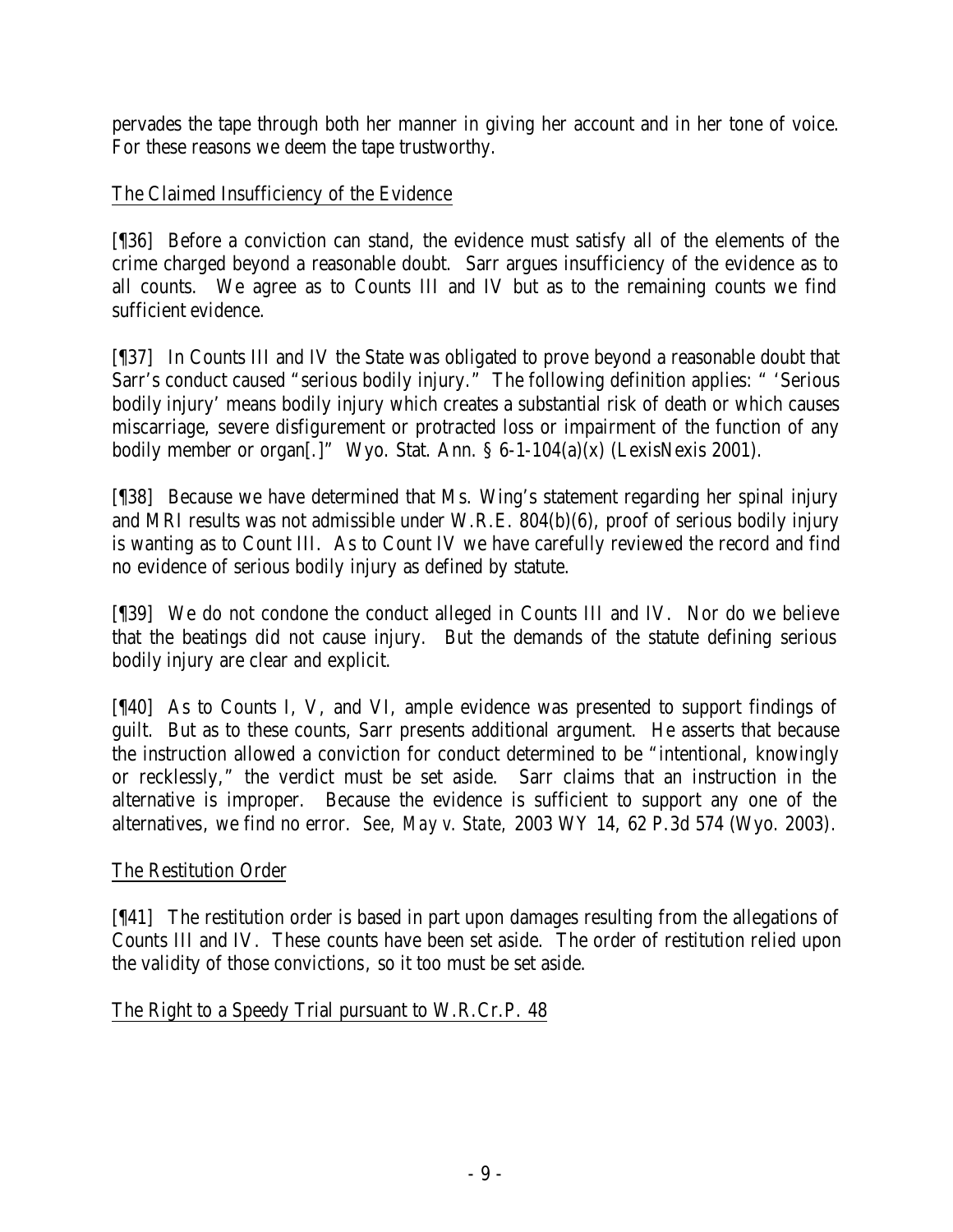[¶42] In his final issue, Sarr claims that his right to a speedy trial was violated. At the time of his arraignment on April 16, 2001, W.R.Cr.P. 48<sup>3</sup> provided in relevant part:

(b) Speedy Trial.

- (1) It is the responsibility of the court, counsel and the defendant to insure that the defendant is timely tried.
- (2) A criminal charge shall be brought to trial within 120 days following arraignment unless continued as provided in this rule.
- \* \* \*

(4) Continuances not to exceed six months from the date of arraignment may be granted by the trial court as follows:

- (A) On motion of defendant supported by affidavit; or
- (B) On motion of the attorney for the state or the court if:
	- (i) The defendant expressly consents;
	- (ii) The state's evidence is unavailable and the prosecution has exercised due diligence; or
	- (iii) Required in the due administration of justice and the defendant will not be substantially prejudiced[.]

[¶43] Sarr initially was scheduled for trial on August 13, 2001, 119 days after his arraignment and within the 120-day standard set by Rule 48. The prosecution moved for a continuance of the trial date because of a conflict with oral arguments before this Court on another case. Sarr did not object to the motion and the district court granted continuance. Sarr's trial commenced on October 11, 2001, 178 days after his arraignment.

[¶44] On appeal, Sarr insists his right to a speedy trial was violated when the 120-day limit of Rule 48 was exceeded, and, accordingly, the charges against him should have been dismissed without prejudice. In an alternative argument, Sarr also contends the charges against him should have been dismissed pursuant to the factors set forth in *Barker v. Wingo,* 407 U.S. 514, 92 S.Ct. 2182, 33 L.Ed. 101 (1972). Those factors are: (1) the length of delay; (2) the reason for the delay; (3) the defendant's assertion of his right to a speedy trial; and (4) prejudice to the defendant. *Taylor v. State,* 2001 WY 13, ¶ 5, 17 P.3d 715, ¶ 5 (Wyo. 2001).

 3 Rule 48 was amended effective September 1, 2001.